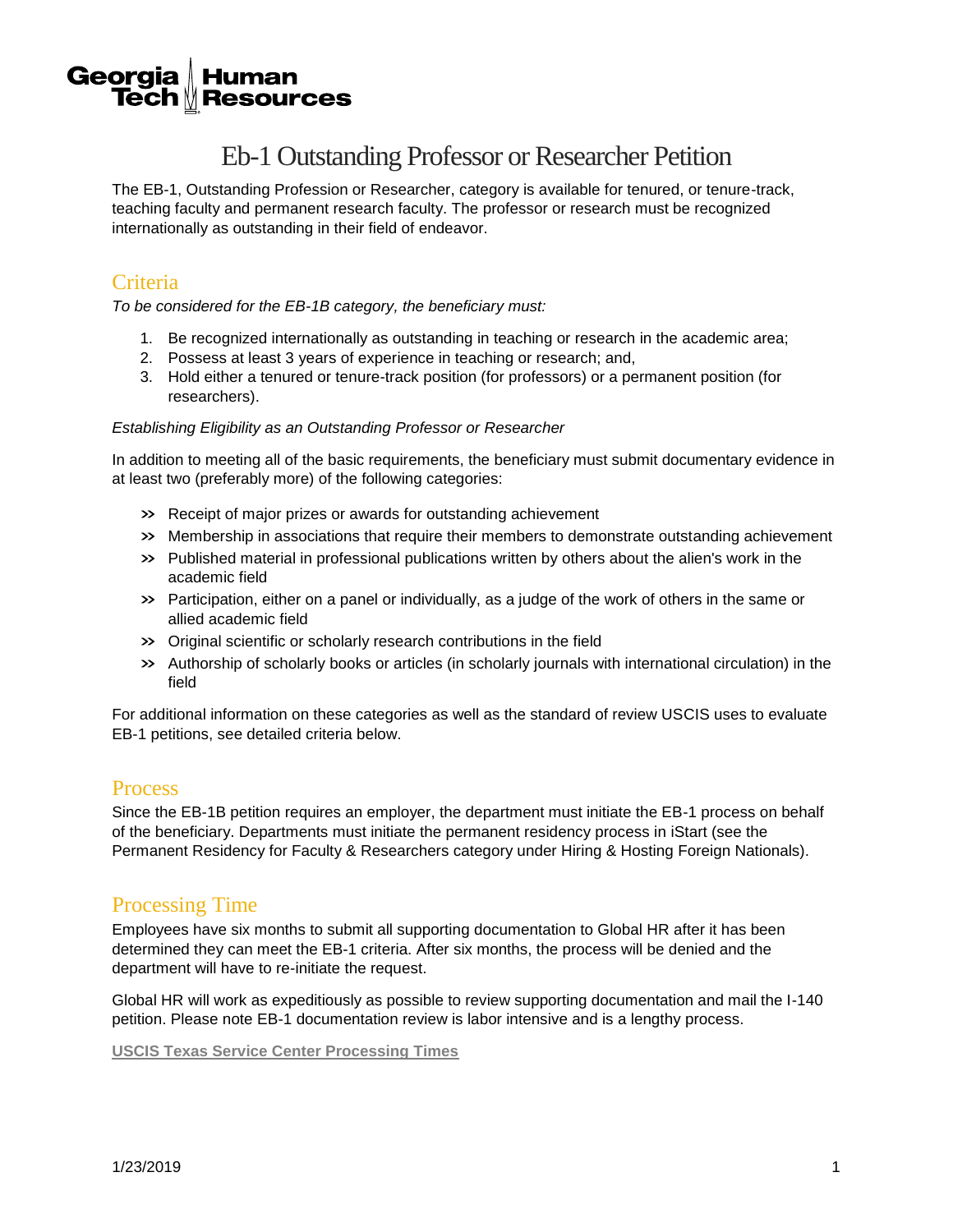#### Georgia **Human Tech** *№* Resources

# Other Information: Detailed Criteria for Establishing Eligibility as an Outstanding Professor or Researcher

The information below is a compilation of industry standards and USCIS policy guidance. Prior to beginning an Immigrant Petition with Georgia Tech, beneficiaries should review this information carefully to determine if you are eligible to meet at least 3 of the criteria.

# **Proving International Recognition**

*Must prove that the alien is recognized internationally as outstanding in a specific academic area INA 203(b)(1)(B)(i), 8CFR204.5(i)(3)(i))* 

It is important to note here that the controlling purpose of the regulation is to establish international recognition, and any evidence submitted to meet these criteria must therefore be to some extent indicative of international recognition. More specifically, outstanding professors and researchers should **stand apart** in the academic community through eminence and distinction based on international recognition.

### Proving Experience

*Must prove at least 3 years of experience in teaching or research in the academic area (INA 203(b)(1)(B)(ii), 8 CFR 204.5(i)(3)(ii))* 

- » Experience gained as graduate student will only be acceptable…if he/she had full responsibility for the class taught or if the research…has been recognized within the academic field as outstanding (expert opinion letters can address recognition garnered)
- » Evidence…shall be in the form of letter(s) from current or former employer(s) and include…a specific description of the duties performed by the alien
- » If it has been less than 3 years since your terminal degree was conferred, you must document carefully with letters from prior employers, explaining teaching and research duties in a manner to meet the specific requirement stated in the regulations.

# Proving a "Permanent" Position

*Must prove tenured or tenure-track teaching position or comparable research position (INA 203(b)(1)(B)(iii), 8 CFR 204.5(i)(3)(iii))* 

- » Permanent, in reference to a research position, means either tenured, tenure-track, or for a term of indefinite or unlimited duration, and in which the employee will ordinarily have an expectation of continued employment unless there is good cause for termination
- » Professor
	- › Proof that position is tenure-track or tenured (job offer letter or contract) suffices and need not further establish permanence
- » Researcher
- › A letter to USCIS from the Department Chair will suffice if it states that employment is for a term of indefinite or unlimited duration, in which the employee will ordinarily have an expectation of continued employment unless there is good cause for termination.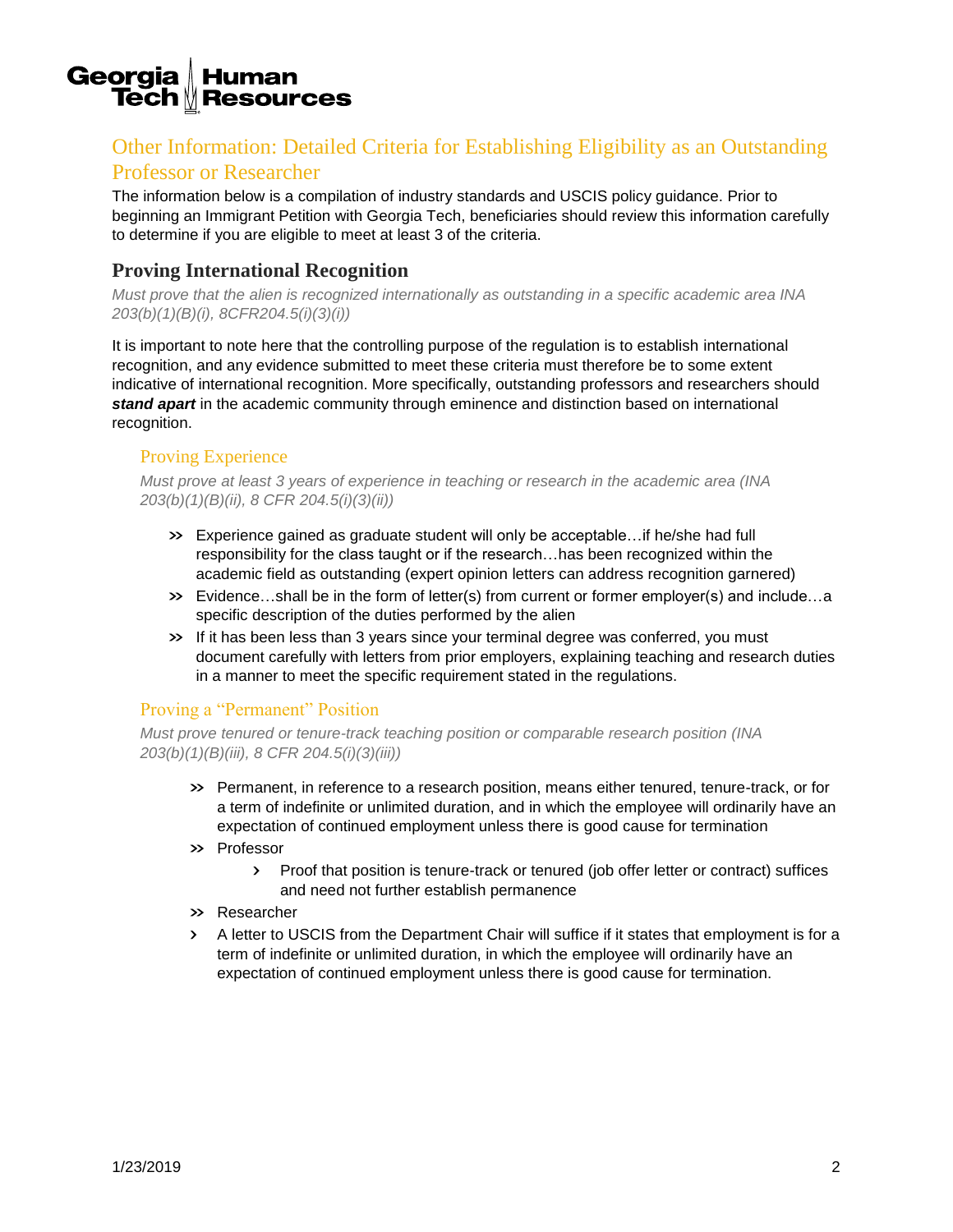

# **All I-140 Petitions are evaluated by USICS in two steps:**

#### Part One: Evaluate Whether the Evidence Provided Meets any of the Regulatory Criteria.

The determination in Part One is limited to determining whether the evidence submitted with the petition is comprised of at least two of the six regulatory criteria listed at 8 CFR 204.5(i)(3)(i) as discussed below, applying a preponderance of the evidence standard.

#### Part Two: Final Merits Determination

In Part Two of the analysis in each case, USCIS officers should evaluate the evidence together when considering the petition in its entirety to make a final merits determination of whether or not the petitioner, by a preponderance of the evidence, has demonstrated that the alien is recognized internationally as outstanding in a specific academic area.

# **(A) Documentation of the alien's receipt of major prizes or awards for outstanding achievement in the academic field**

*Documentation of the alien's receipt of major prizes or awards for outstanding achievement in the academic field (8 CFR 204.5(i)(3)(i)(A))* 

#### Evidence Sub-Categories and Criteria

Prizes and Awards

- » Receipt of major prizes or awards for outstanding achievement in the academic field.
- » Relevant considerations include the criteria, number of awardees, and limits on competition (such as whether limited to employees of only one institution).
- » Documentation should include a copy of the prize or award and a translation of the document, if it is not written in English.
- » An expert letter can explain the significance of awards; a letter should explain the criteria for the award or prize and the significance of the award/prize on a national or international level.

#### **Grants**

- » Include competitive grants of high amounts or major grant awards which indicate outstanding work; many are based on prior outstanding achievements and are carefully peer-reviewed.
- » Relevant considerations include the criteria, number of awardees, and limits on competition (such as whether limited to employees of only one institution)
- » An expert letter can explain the significance of grants; a letter should explain the criteria for the grant and the significance of the grant on a national or international level.

#### Other Considerations

- » Student prizes, awards, and fellowships do not meet this criterion: teaching assistant awards, dean's list, elected student leader positions, examination scores, travel grants, and even research grants are not acceptable evidence.
- » USCIS reads "major" to mean "international"

Major awards and prizes are rare for professors and researchers in the early stages of their career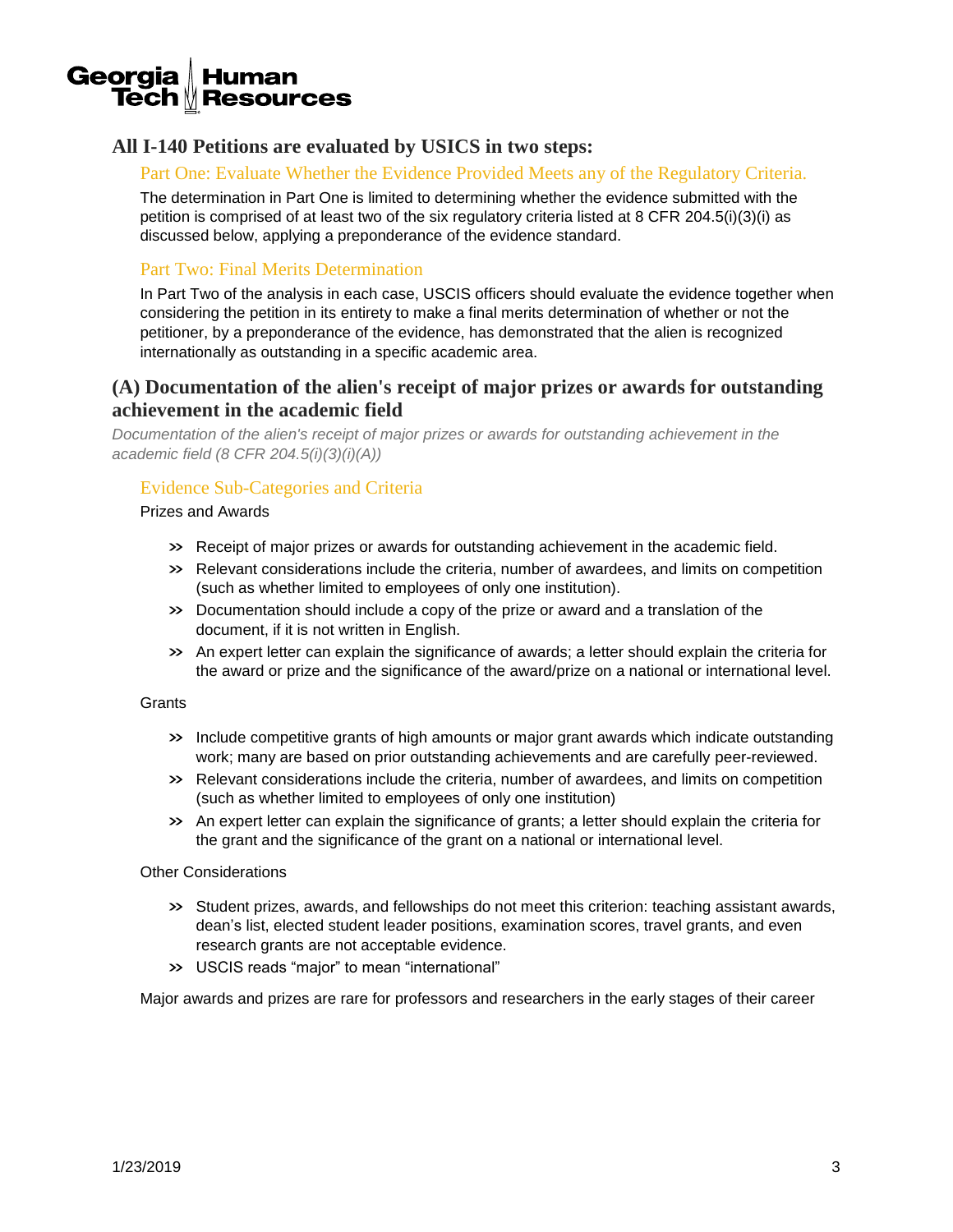#### Georgia **Human Tech**  $M$  **Resources**

# Evaluation of the Evidence

Determine if the alien was the recipient of prizes or awards.

The description of this type of evidence in the regulation provides that the focus must be on the alien's receipt of the major prizes or awards, as opposed to his or her employer's receipt of the prizes or awards.

Determine whether the alien has received prizes or awards for excellence for outstanding achievement in the academic field.

Relevant considerations regarding whether the basis for granting the major prizes or awards for outstanding achievement in the academic field include, but are not limited to:

- » The criteria used to grant the major prizes or awards; and,
- » The number of prize recipients or awardees as well as any limitations on competitors (a prize or award limited to competitors from a single institution, for example, may not rise to the level of major).

# **(B) Documentation of the alien's membership in associations in the academic field which require outstanding achievements in the academic field**

*Documentation of the alien's membership in associations in the academic field which require outstanding achievements of their members (8 CFR 204.5(i)(3)(i)(B))* 

#### Evidence Criteria

- » Memberships in associations in the academic field that require outstanding achievements of their members, requires nomination or election and/or are extremely restrictive in their membership requirements.
- » Documentation should include proof of membership in the form of a membership card, proof of payment or dues, etc.
- » Evidence must include the criteria for membership and/or the steps that must be taken to become a member, and.
- » Include statistics on membership; the total number of members of each association, the number of applicants, etc.

#### Other Considerations

- » Professional associations in which membership is granted for the payment of a membership fee are not acceptable evidence
- » Membership requirements based on employment or activity in a given field, minimum education or experience, standardized test scores, grade point average, recommendations by colleagues or current members, or payment of dues do not satisfy this criterion.

#### Evaluation of the Evidence

Determine if the association for which the alien claims membership requires outstanding achievements in the field that members have. The petitioner must show that membership in the associations is exclusive, meaning that it is limited solely to those who have made outstanding achievements in the academic field.

Relevant factors that may lead to a conclusion that the alien's membership in the association was not based on outstanding achievements in the academic field include, but are not limited to, instances where the alien's membership was based: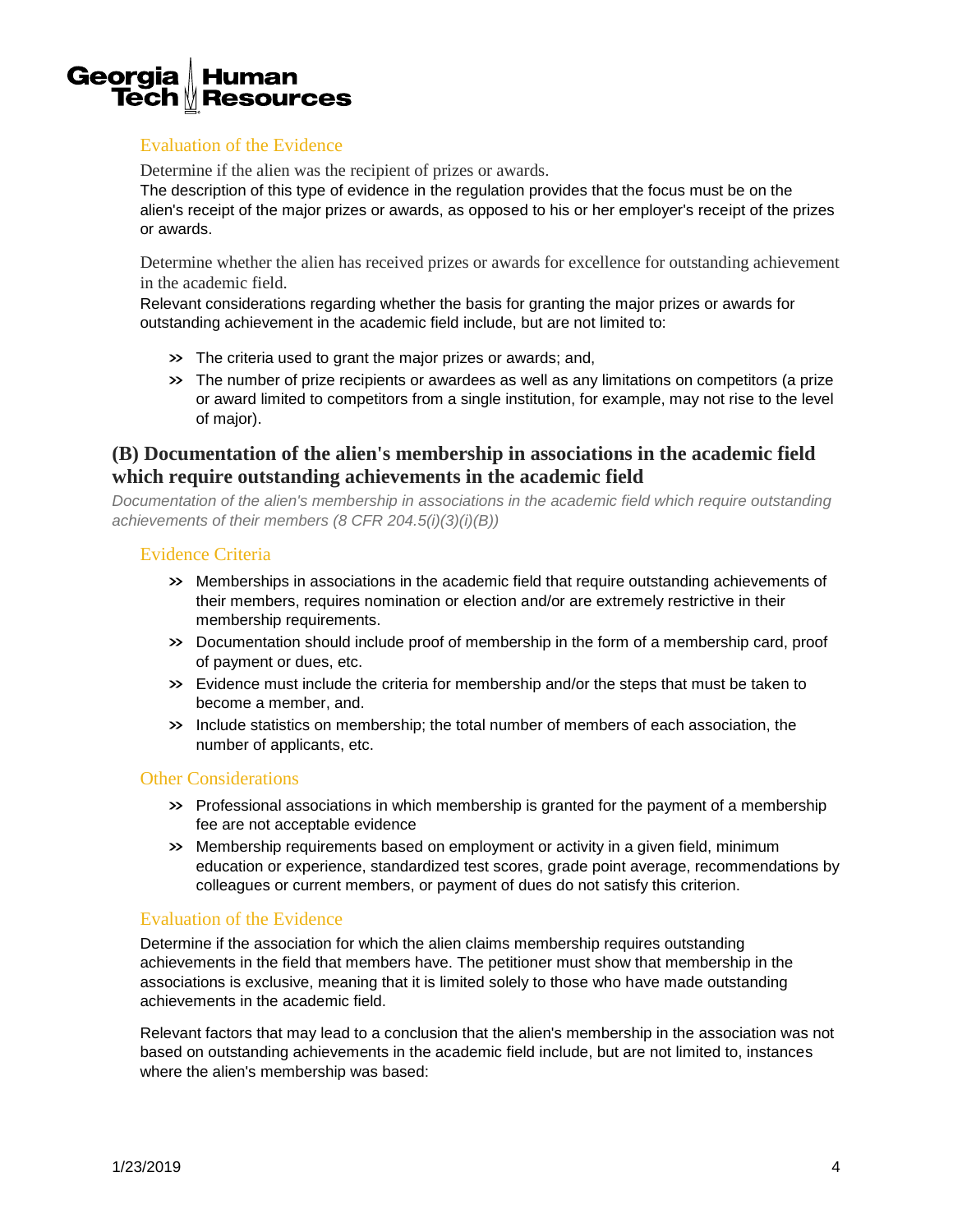#### Georgia **Human** Tech  $\mathbin{\text{\tt\&}}$  Resources

- » Solely on a level of education or years of experience in a particular field; or
- » On the payment of a fee or by subscribing to an association's publications.

USCIS is looking for memberships that require outstanding achievements for membership or for a particular membership category. Leadership positions in professional associations might also be persuasive.

# **(C) Published material in professional publications written by others about the alien's work in the academic field. Such material shall include the title, date, and author of the material, and any necessary translation**

*Published material in professional publications written by others about the alien's work in the academic field. Such material shall include the title, date, and author of the material . . . (8 CFR 204.5(i)(3)(i)(C))* 

#### Evidence Sub-Categories and Criteria

- » Include organized list of publications and copies.
- » Documentation should include the date and author of such published material and any necessary translations.

#### Reviews of the beneficiary's work

» Publications reviewing the work of the beneficiary in detail.

Research continuing from (or inspired by) the beneficiary's work

» Research that directly uses technology or theories developed by the beneficiary.

#### Other Considerations

- » Establish the publications' circulation, intended audience, and show title, author, and date
- » Standard academic citations (especially passing citations) do not suffice
- » Articles that cite the alien's work as one of multiple footnotes or endnotes are generally not "about" the alien's work
- » USCIS is not persuaded that citations of an article authored by the beneficiary constitute published material about the alien's work

#### Evaluation of the Evidence

Determine whether the published material was about the alien's work.

The published material should be about the alien's work in the field, not just about his or her employer or another organization that he or she is associated with. Articles that cite the alien's work as one of multiple footnotes or endnotes are not generally "about" the alien's work.

Determine whether the publication qualifies as a professional publication.

Evidence of published material in professional publications about the alien should clearly identify the circulation (online or in print) and intended audience of the publication, as well as the title, date, and author of the material.

The reference should name the alien, and discuss his or her work. Citations alone do not constitute the level of proof required to meet this criterion. RFEs have increasingly begun to focus on whether the material offers an analysis of the beneficiary's work.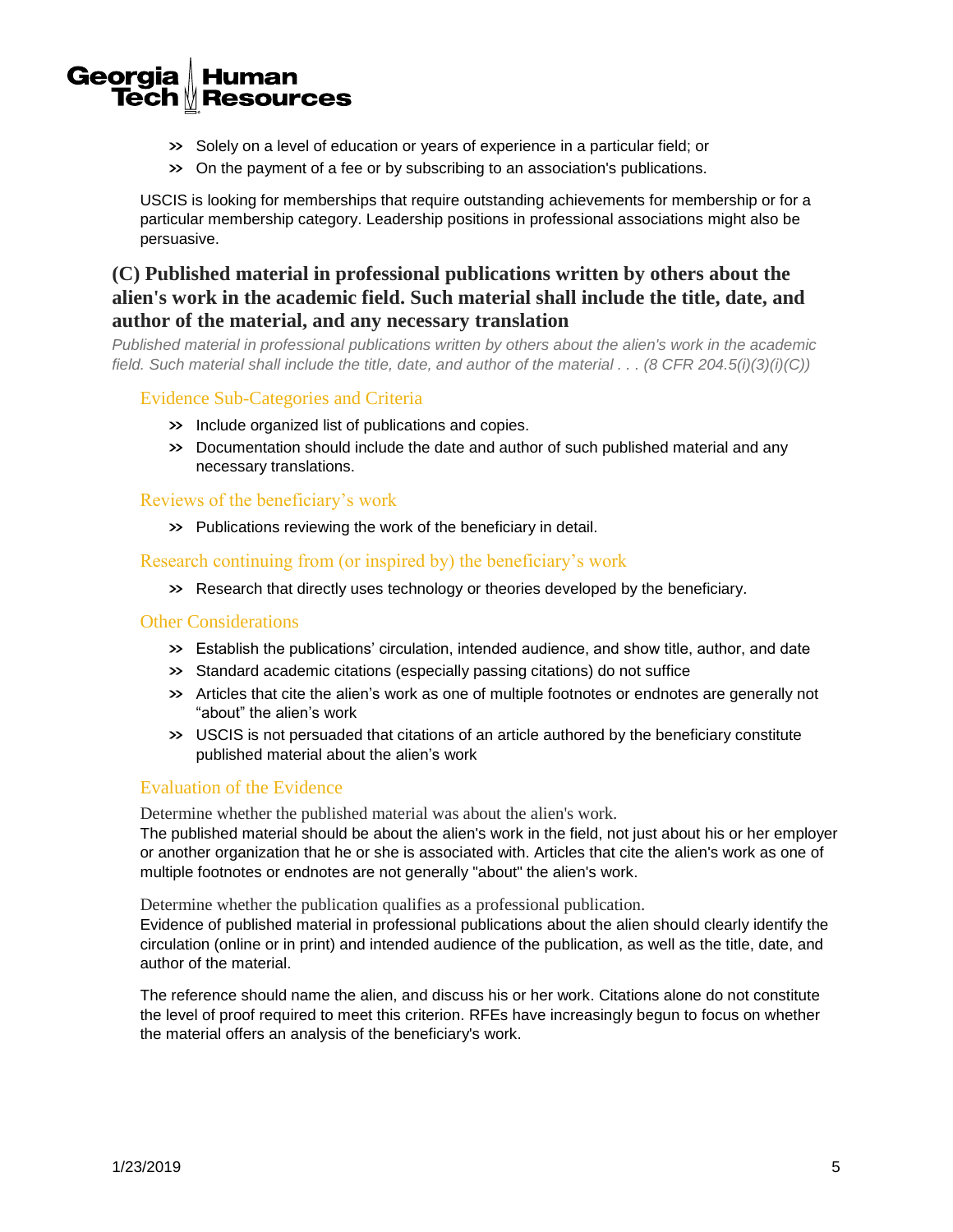#### Georgia **Human Tech**  $M$  **Resources**

# **(D) Evidence of the alien's participation as the judge of the work of others in the same or an allied academic field**

*Evidence of the alien's participation, either individually or on a panel, as the judge of the work of others in same or allied academic field (8 CFR 204.5(i)(3)(i)(D))* 

#### Evidence Sub-Categories and Criteria

- » Participation on a panel or individually as a judge of the work of others in the same or allied field.
- » Documentation must include a complete list of all journals, conferences, etc. for which you have participated in a reviewer role.

Journal Review

- » Documentation may include review articles written by the beneficiary and published in professional journals
- » Documentation should include evidence that the beneficiary completed the requested task; letters of invitation may not be sufficient to demonstrate that the beneficiary agreed and completed the task.
- » Include proof that the review was actually completed, not just the invitation

#### Editorial Board

» Letters from journal editorial review boards acknowledging that you have served as a reviewer of manuscripts for publication in peer-reviewed journals

Conference Panel

- » Conference panels or conference organizing committees (reviewing submissions/proposals)
- » Documentation should include letters of invitation and conference programs with your name and role highlighted.

Other Committees

- » Letters or other written documentation attesting that you have served as a judge of a scientific competition
- » Letters from universities attesting that you have served on dissertation or thesis committees

#### Other Considerations

- » Reviewing once or twice might not pass the final merits determination.
- » Peer review is routine in most fields; however not every peer reviewer enjoys international recognition. Without evidence that sets you apart from others in your field, such as evidence that you have reviewed manuscripts for a journal that credits a small, elite group of referees, received independent requests from a substantial number of journals, or served in an editorial position for a distinguished journal, there is no evidence that your judging experience is indicative of or consistent with international recognition.

#### Evaluation of the Evidence

Determine whether the alien has participated either individually or on a panel, as the judge of the work of others in the same or an allied academic field. The petitioner must show that the alien has not only been invited to judge the work of others, but also that the alien actually participated in the judging of the work of others in the same or allied academic field.

For example: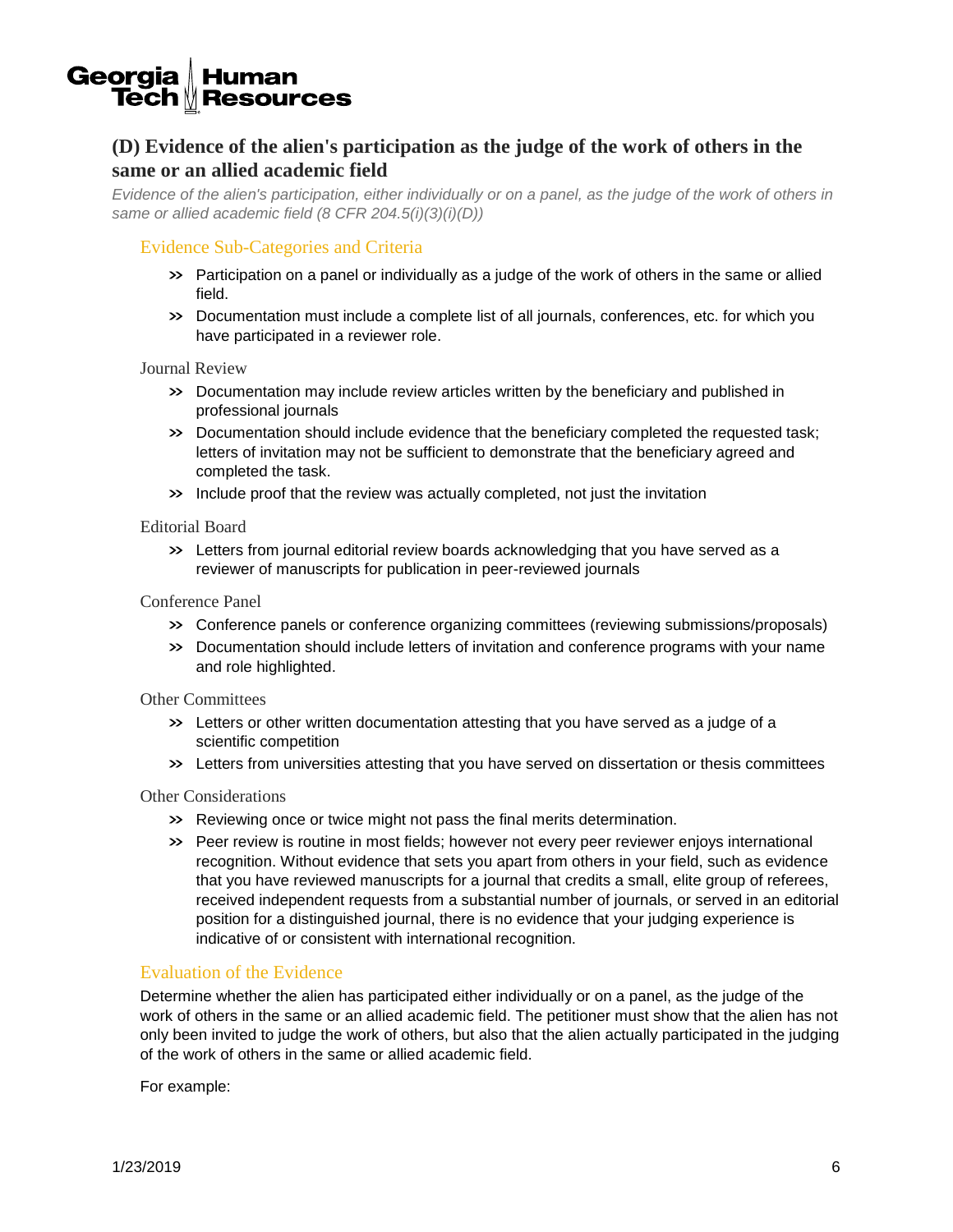#### Georgia **Human** Tech  $\mathbin{\text{\tt\&}}$  Resources

- » Peer reviewing for a scholarly journal, as evidenced by a request from the journal to the alien to do the review, accompanied by proof that the review was actually completed.
- » Serving as a member of a Ph.D. dissertation committee that makes the final judgment as to whether an individual candidate's body of work satisfies the requirements for a doctoral degree, as evidenced by departmental records.

# **(E) Evidence of the alien's original scientific or scholarly research contributions to the academic field**

*Evidence of the alien's original scientific or scholarly research contributions to the academic field (8 CFR 204.5(i)(3)(i)(E))* 

#### Evidence Sub-Categories and Examples

Expert Opinion Letters

- » Letters or affidavits from recognized experts in your field of endeavor commenting on your achievements in the field that clearly and specifically demonstrate how your achievements elevate you to the status of outstanding researcher with or international recognition.
- » Letters that lack specifics and simply use hyperbolic language do not add value, and are not considered to be probative evidence.
- » Letters that primarily contain bare assertions of widespread recognition and vague claims of contributions without specifically identifying contributions and providing specific examples of how those contributions have influenced the field will be discounted.
- » These letters should include information about the writer's qualifications for commenting on your achievements, how long, and in what capacity the writer has known you.
- » The letters should include a condensed C.V. or a biographical paragraph in the letter
- » Number of Letters
	- $\triangleright$  The recommended number of letters is  $6 10$ .
	- › About half of these should come from international sources.
- » Authors
	- › The authors do not have to be academics.
	- › Those not closely associated with you are considered most objective, but close associates may provide best information. The key is to get a variety.

Proof of participation in professional conferences and meetings

- » Copies of the conference agenda or program with alien's name and contribution.
- » Must include a complete list of all participation in professional conferences and meetings.
- » Include evidence that demonstrates the importance of each conference and/or the prestigious nature of the conference.

Approved patents may serve as evidence of original scientific research

- » Patents should be considered evidence of an original contribution, but may not be very helpful at Step 2 unless widely used
- » Include a copy of the approved patent
- » Include testimony or other evidence that the patent is used and/or demonstrates the importance of the patent

Footnoted acknowledgment of data from the beneficiary's publications

» Citations and footnotes from the beneficiary's publications.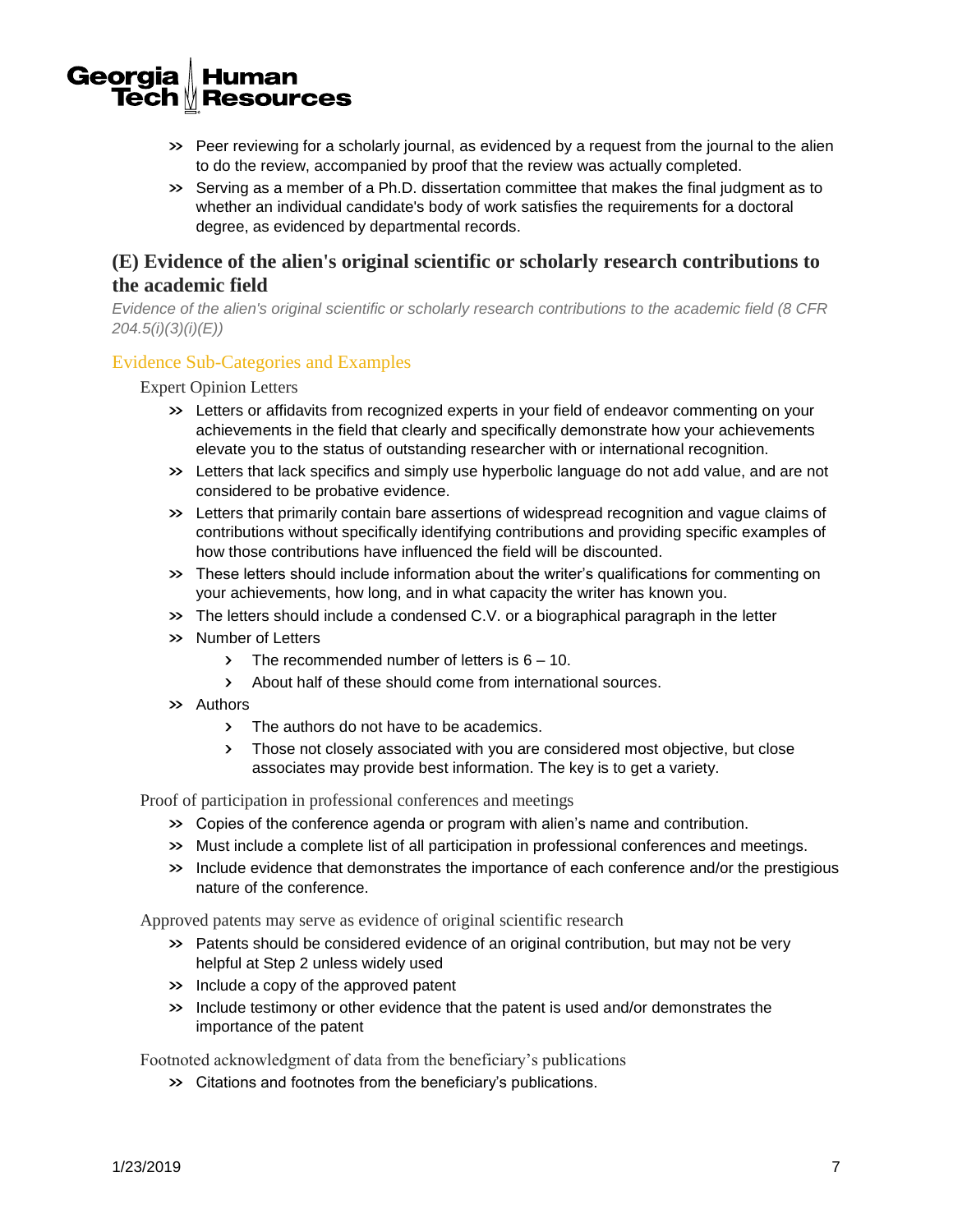#### Georgia **Human Tech**  $M$  **Resources**

- » Must include citation report from an online source (GoogleScholar, SciFinder, or the Web of Science)
- » Citation record can help USCIS understand that the field has acknowledged the research detailed in the article and perhaps elevate it to an original research contribution

Other Considerations

- » EB-1 RFEs and denial notices have stated that "assertions about the value of the beneficiary's work" do not in themselves establish international recognition without adequate documentary evidence. Letters should be from objective, established experts in the field.
- » May be helpful to propose draft text for the writer to consider using, revising, or even discarding (if not the qualitative part, at least the facts), but make sure author realizes request is not simply to sign the draft or standard letter of recommendation.
- » Including the full C.V. of each expert and/or extensive description of achievements can be problematic, since USCIS may compare beneficiary's achievements with those of the experts.

#### Evaluation of the Evidence

Determine whether the alien has made original scientific or scholarly research contributions to the academic field.

As a reminder, this regulation does not require that the alien's contributions be of "major significance." That said the description of this type of evidence in the regulation does not simply require original research, but an original scientific or scholarly research contribution. Moreover, the description of this type of evidence in the regulation requires that the contribution must be "to the academic field" rather than an individual laboratory or institution.

The regulations include a separate criterion for scholarly articles at 8 CFR 204.5(i)(3)(i)(F). Therefore, contributions are a separate evidentiary requirement from scholarly articles.

Possible items that could satisfy this criteria, include but are not limited to:

- » Citation history/patterns for the alien's work, as evidenced by number of citations, as well as an examination of the impact factor for the journals in which the alien publishes. While many scholars publish, not all are cited or publish in journals with significant impact factors. The petitioner may use web tools such as GoogleScholar, SciFinder, and the Web of Science to establish the number of citations and the impact factor for journals.
- » Since scholarly work tends to be specialized and to be expressed in arcane and specialized language, USCIS officers should take into account the probative analysis that experts in the field may provide in opinion letters regarding the alien's contributions in order to assist in giving an assessment of the alien's original contributions. That said, not all expert letters provide such analysis. Letters that specifically articulate how the alien has contributed to the field and its impact on subsequent work add value. Letters that lack specifics and simply use hyperbolic language do not add value, and are not considered to be probative evidence that may form the basis for meeting this criterion.

Documentation of this can take many forms. What USCIS is looking for is a variety of corroborative materials that establish the importance of the alien's contributions to the field. Although letters written expressly in support of the petition are read, USCIS will also expect to see independent documentation that establishes the originality of the beneficiary's work in the field.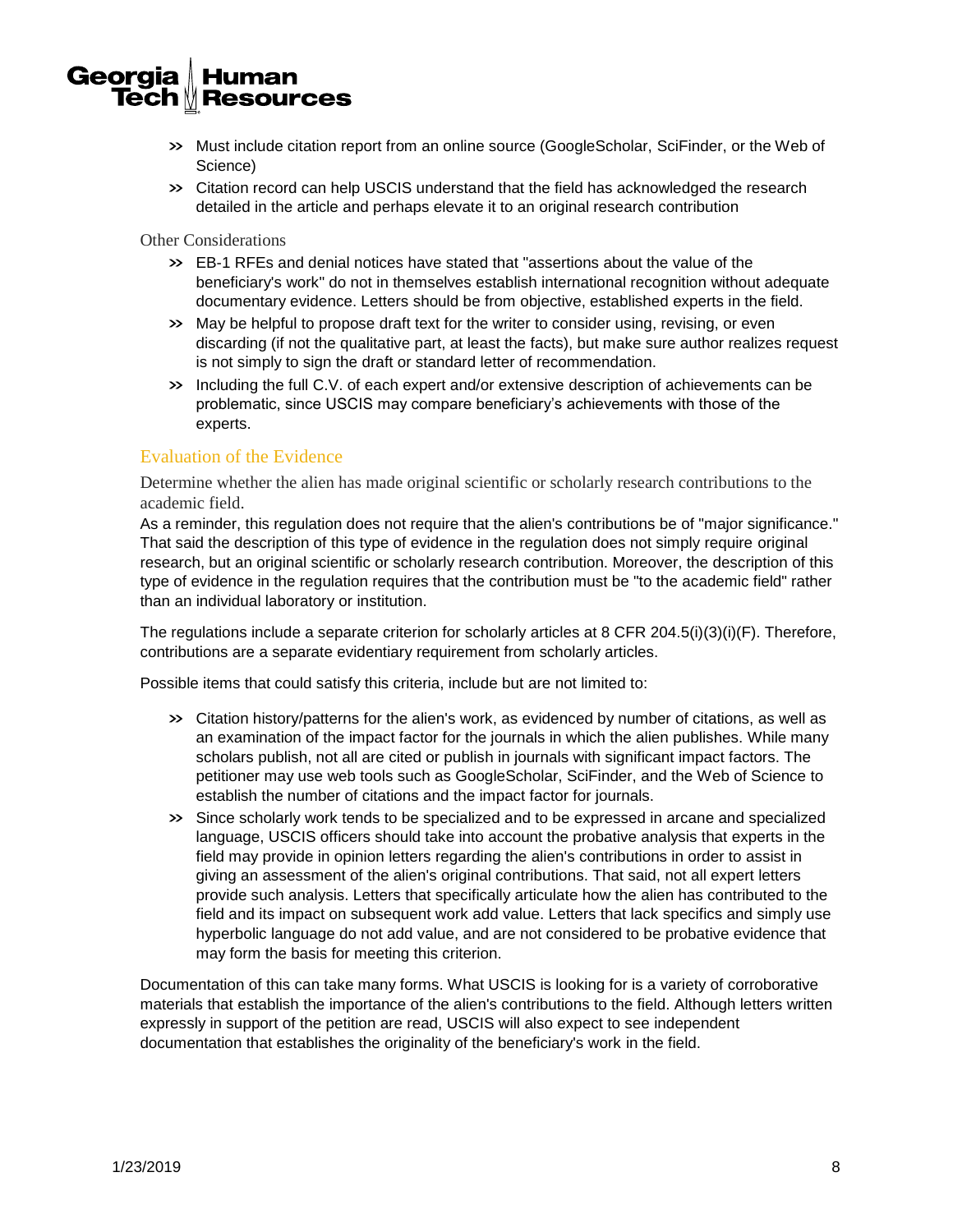#### Georgia **Human Tech** <u>∥</u> Resources

# **(F) Evidence of the alien's authorship of scholarly books or articles (in scholarly journals with international circulation) in the academic field**

*Evidence of the alien's authorship of scholarly books or articles (in scholarly journals with international circulation) in the academic field (8 CFR 204.5(i)(3)(i)(F))* 

#### Evidence Sub-Categories and Examples

- » Evidence of scholarly books or articles, in scholarly journals with international circulation in the academic field
- » Must include a complete list of all publications to date.

#### Books

- » Books you have authored and published.
- » Include copies of the cover page of each book, with English translations as appropriate
- » Include copy of book cover and title page
- » Include any additional information about the circulation of the book

#### Book Chapters

- » Book chapters you have authored and published.
- » Include copies of the cover page of each article, book chapter or book, with English translations as appropriate.

#### Journal Articles

- » Journal articles you have authored and published.
- » Include copies of the cover page of each article, with English translations as appropriate, with your name highlighted.
- » ISI ranks journals, and many journals rank most downloaded articles
- » In cases where you are not the primary author of articles, provide documentation in the form of a letter(s) from the primary author(s) that advises whether your involvement in the article(s) included any notable function within either the research or writing teams (leadership, control, design, etc.).

#### Other Considerations

- » Establish that circulation is international and intended audience (often journals' websites provide such data)
- » As in other categories, USCIS will look for distinction at Step 2
- » Expert opinion letters can discuss significance of publications
- » Seminal articles and widely used books especially powerful at Step 2

#### Evaluation of the Evidence

Determine whether the alien has authored scholarly articles in the field.

As defined in the academic arena, a scholarly article reports on original research, experimentation, or philosophical discourse. It is written by a researcher or expert in the field who is often affiliated with a college or university. It should have footnotes, endnotes, or a bibliography, and may include graphs, charts, videos, or pictures as illustrations of the concepts expressed in the article.